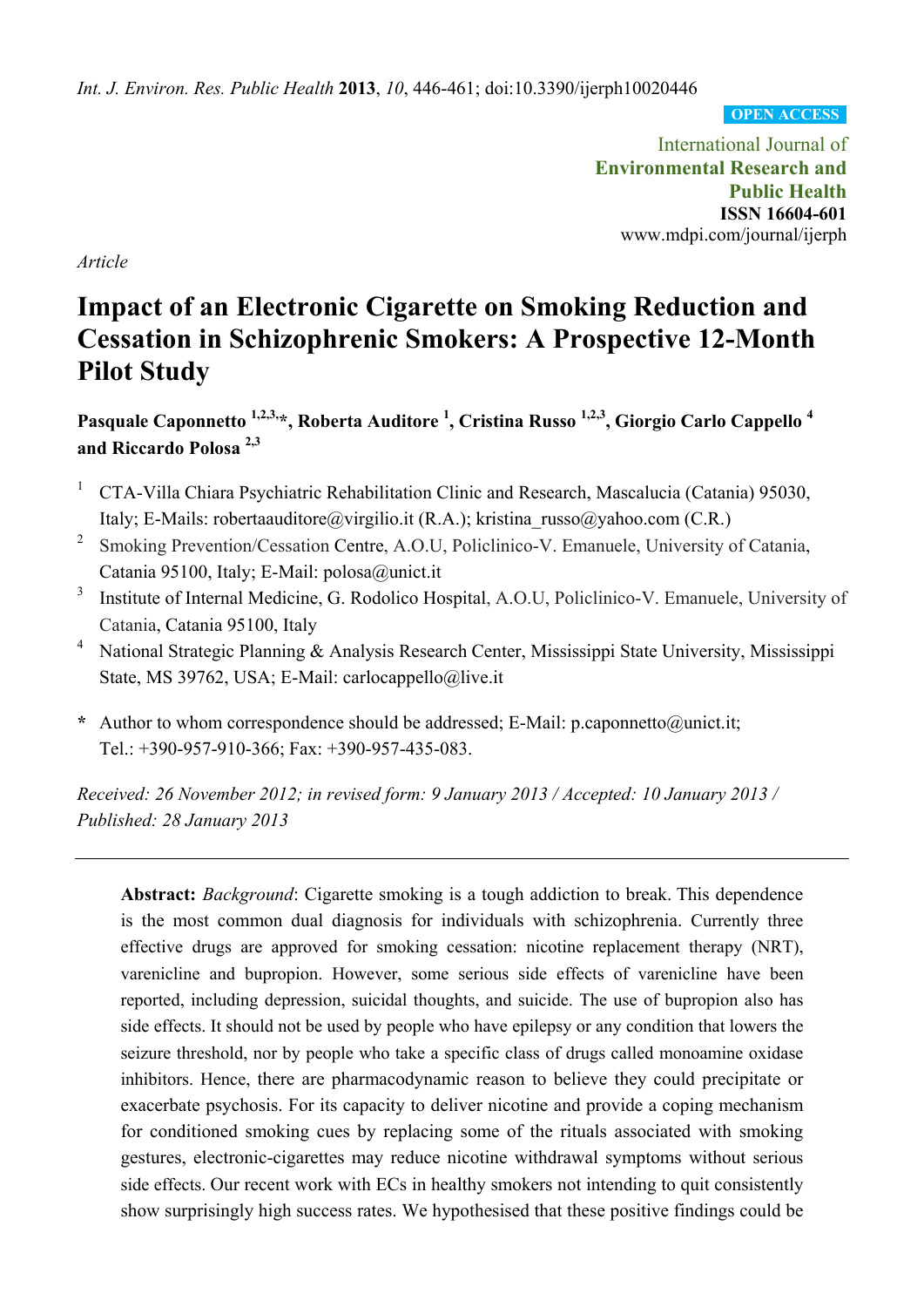replicated in difficult patients with schizophrenia This tool may help smokers with schizophrenia remain abstinent during their quitting attempts or to reduce cigarette consumption. Efficacy and safety of these devices in long-term smoking cessation and/or smoking reduction studies have never been investigated for this special population. *Methods*: In this study we monitored possible modifications in smoking habits of 14 smokers (not intending to quit) with schizophrenia experimenting with the "Categoria" e-Cigarette with a focus on smoking reduction and smoking abstinence. Study participants were invited to attend six study visits: at baseline, week-4, week-8, week-12 week-24 and week 52. Product use, number of cigarettes smoked, carbon monoxide in exhaled breath (eCO) and positive and negative symptoms of schizophrenia levels were measured at each visit. Smoking reduction and abstinence rates were calculated. Adverse events were also reviewed. *Results*: Sustained 50% reduction in the number of cig/day at week-52 was shown in 7/14 (50%) participants; their median of 30 cig/day decreasing significantly to 15 cig/day (*p* = 0.018). Sustained smoking abstinence at week-52 was observed in 2/14 (14.3%) participants. Combined sustained 50% reduction and smoking abstinence was shown in 9/14 (64.3%) participants. Nausea was observed in 2/14 (14.4%) of participants, throat irritation in 2/14 (14.4%) of participants, headache in 2/14 (14.4%) of participants , and dry cough in 4/14 (28.6%) of participants. However, these adverse events diminished substantially by week-24. Overall, one to two cartridges/day were used throughout the study. Positive and negative symptoms of schizophrenia are not increased after smoking reduction/cessation in patients using e-cigarettes. *Conclusions*: We have shown for the first time that the use of e-cigarette substantially decreased cigarette consumption without causing significant side effects in chronic schizophrenic patients who smoke not intending to quit. This was achieved without negative impacts on the symptoms of schizophrenia as assessed by SAPS and SANS symptoms scales.

**Keywords:** smoking cessation; smoking reduction; electronic cigarette; electronic nicotine delivery device; schizophrenia

# **1. Introduction**

Schizophrenia is a mental disorder characterized by a breakdown of thought processes and by poor emotional responsiveness. It is well established in studies across several countries that tobacco smoking is more prevalent among schizophrenic patients than the general population [1]. For example, in the US, 80% or more of schizophrenics smoke, compared to approximately 20% of the general population [2]. Many social, psychologic and biologic explanations have been proposed, but today research focuses on neurobiological action of nicotine and its pharmacodynamic interactions. For example, it was hypothesized that schizophrenic patients smoke to reduce symptoms and/or to mitigate the negative effects of neuroleptic therapy [3], that smoking may contribute to development of the disorder by altering neuro-chemical systems in the brain, [4] and that both conditions could arise from a common genetic vulnerability [1]. Smoking is often accepted as a customary social activity in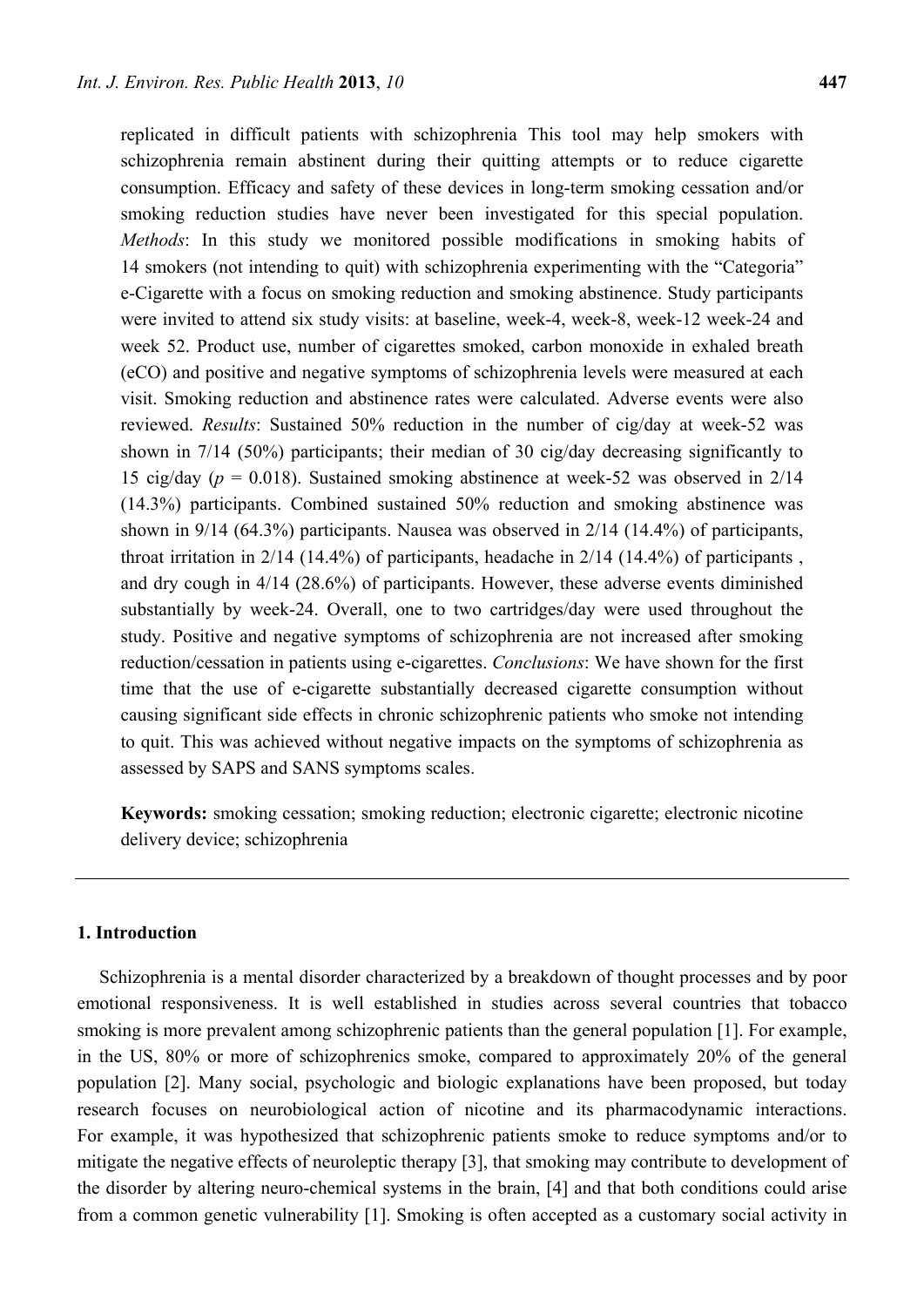many psychiatric treatment facilities, sometimes despite smoking bans and schizophrenic patients are seldom encouraged to quit smoking [5]. As a consequence, smoking related morbidity and mortality are particularly high in patients with schizophrenia [6].

As the risk of serious disease diminishes rapidly after quitting and life-long abstinence is known to reduce the risk of lung cancer, heart disease, strokes, chronic lung disease and other cancers [7,8], smoking cessation in these patients is mandatory.

Although there is little doubt that currently-marketed smoking cessation products increase the chance of committed smokers to stop smoking [9], they are not particularly effective in schizophrenic patients who smoke [5,10,11]. This scenario is further complicated by the belief that quitting smoking will worsen psychiatric symptoms, or that these patients have little or no interest in quitting. Moreover, the prescribing information for bupropion and varenicline, two important first-line medications for nicotine dependence, carry a "black-box" warning highlighting an increased risk of psychiatric symptoms and suicidal ideation in patients reporting any history of psychiatric illness [12]. A more effective approach to smoking cessation interventions in schizophrenic patients who smoke thus is an important unmet need. The electronic-cigarette (Figure 1) is a battery-powered electronic nicotine delivery device (ENDD) resembling a cigarette designed for the purpose of nicotine delivery, where no tobacco or combustion is necessary for its operation [13]. Consequently, this product may be considered as a lower risk substitute for factory-made cigarettes. In addition, people report buying them to help quit smoking, to reduce cigarette consumption and to relieve tobacco withdrawal symptoms due to workplace smoking restrictions [14]. Besides delivering nicotine, e-cigarettes may also provide a coping mechanism for conditioned smoking cues by replacing some of the rituals associated with smoking gestures. For this reason, e-cigarettes may help smokers to remain abstinent during their quit attempts or to reduce cigarette consumption. A recent internet survey on the satisfaction of e-cigarette use has reported that the device helped in smoking abstinence and improved smoking-related symptoms [15], but under acute experimental conditions, two marketed electronic cigarette brands suppressed tobacco abstinence symptom ratings without leading to measurable levels of nicotine or carbon monoxide (CO) in exhaled breath [16].

**Figure 1.** The e-cigarette is a battery-powered electronic nicotine delivery device (ENDD) designed for the purpose of providing inhaled doses of nicotine by way of a vaporized solution to the respiratory system.

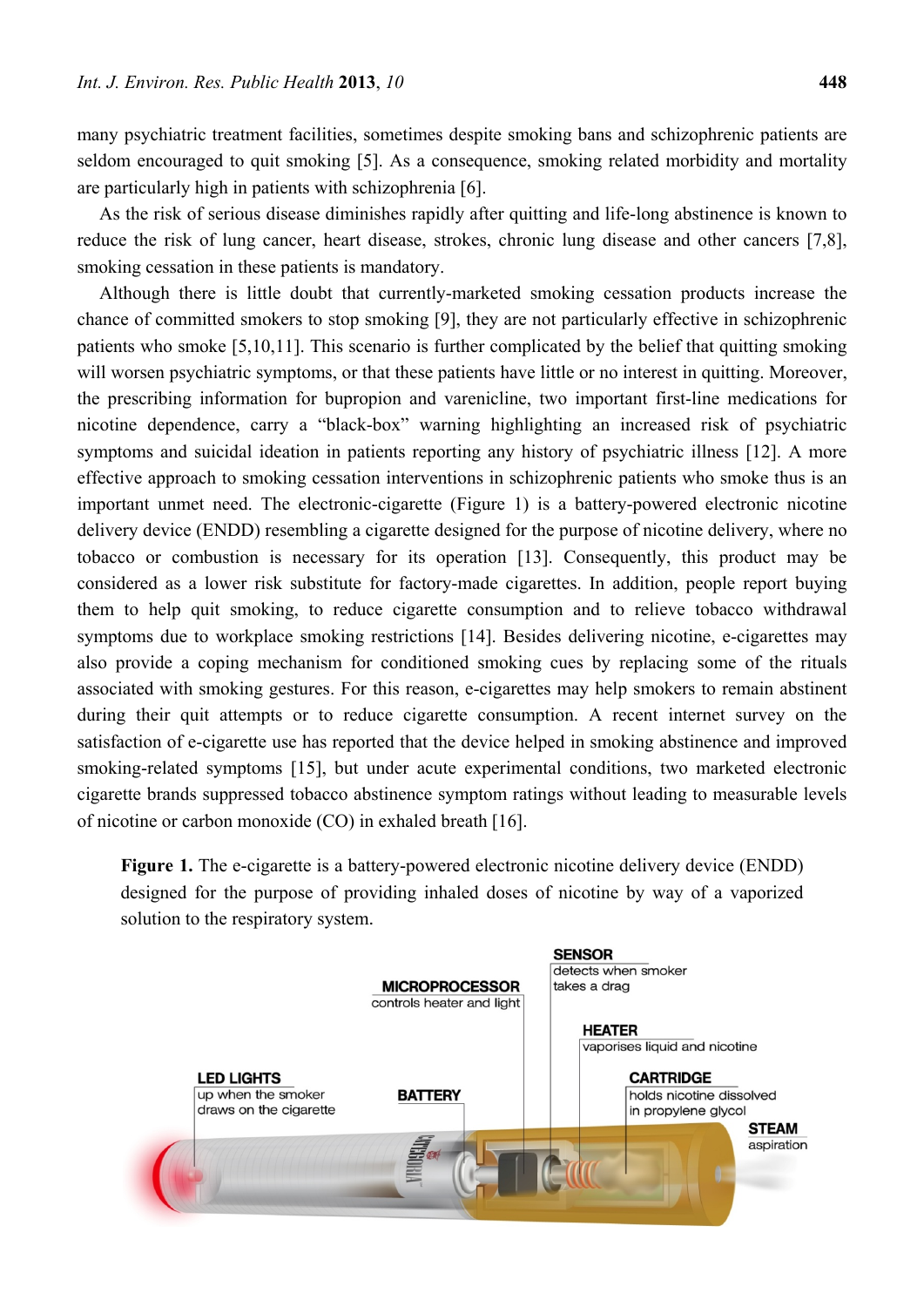Our recent work with ECs in healthy smokers not intending to quit consistently show surprisingly high success rates [17,18]. We hypothesised that these positive findings could be replicated in difficult patients with schizophrenia. With this in mind, we designed a prospective proof-of-concept study to monitor possible modifications in the smoking habits of a group of well characterized regular smokers with schizophrenia experimenting a popular brand of e-cigarette ("Categoria", Arbi Group Srl, Italy) focusing on smoking reduction and smoking abstinence. We also measured positive and negative symptoms of schizophrenia and possible adverse events.

#### **2. Experimental Section**

#### *2.1. Participants*

Cronic schizophrenic in-patients, who smoked  $\geq$ 20 factory-made cigarettes per day (cig/day) for at least the past 10 years, able to understand the assessment procedures, and to provide written informed consent were recruited from the "C.T.A, Villa Chiara-Psichiatrica Riabilitativa e Ricerca", Mascalucia (Catania, Italy). All patients fulfilled ICD-10 [19] and DSM-IV-TR [20] criteria for schizophrenia. The diagnosis was made by a psychiatrist and a clinical psychologist, based on definitions of these diseases in ICD-10 and DSM-IV-TR, and using a structured clinical interview [21] the Structured Clinical Interview for DSM IV Axis I Disorders (SCID-I).

None of the participants reported a history of alcohol and illicit drug use. We also excluded subjects who reported recent myocardial infarction, angina pectoris, high blood pressure ( $BP > 140$  mmHg systolic and/or 90 mmHg diastolic), diabetes mellitus, severe allergies, poorly controlled asthma or other airway diseases. The study was approved by the local institutional ethics committee and participants gave written informed consent prior to participation in the study.

# *2.2. Study Design and Baseline Measures*

Eligible participants were invited to use an electronic-cigarette ("Categoria" e-Cigarette, Arbi Group Srl, Milano, Italy) and were followed up prospectively for 12 months. They attended a total of six study visits at our smoking cessation clinic (Smoking Cessation/Research Centre, University of Catania, Italy): a baseline visit and five follow-up visits, (at week-4, week-8, week-12, week-24 and week 52) (Figure 2).

At baseline (study visit 1), basic demographic and a detailed smoking history were taken and individual pack-years (pack/yrs) calculated together with scoring of their level of nicotine dependence by means of Fagerstrom Test of Nicotine Dependence (FTND) questionnaire [22].

Positive and negative symptoms of schizophrenia were assessed with the Scale for Assessment of Negative Symptoms (SANS) [23] and the Scale for Assessment of Positive Symptoms (SAPS) [24]. Additionally, levels of carbon monoxide in exhaled breath (eCO) were measured using a portable device (Micro CO, Micro Medical Ltd, Kent, UK). Participants were given a free e-cigarette kit containing two rechargeable batteries, a charger, and two atomizers and instructed on how to charge, activate and use the e-cigarette. Key troubleshooting issues were addressed and phone numbers were supplied for both technical and medical assistance. A full 4-weeks supply of 7.4 mg nicotine cartridges ("Original" cartridges, Arbi Group Srl, Milano, Italy) was also provided and participants were trained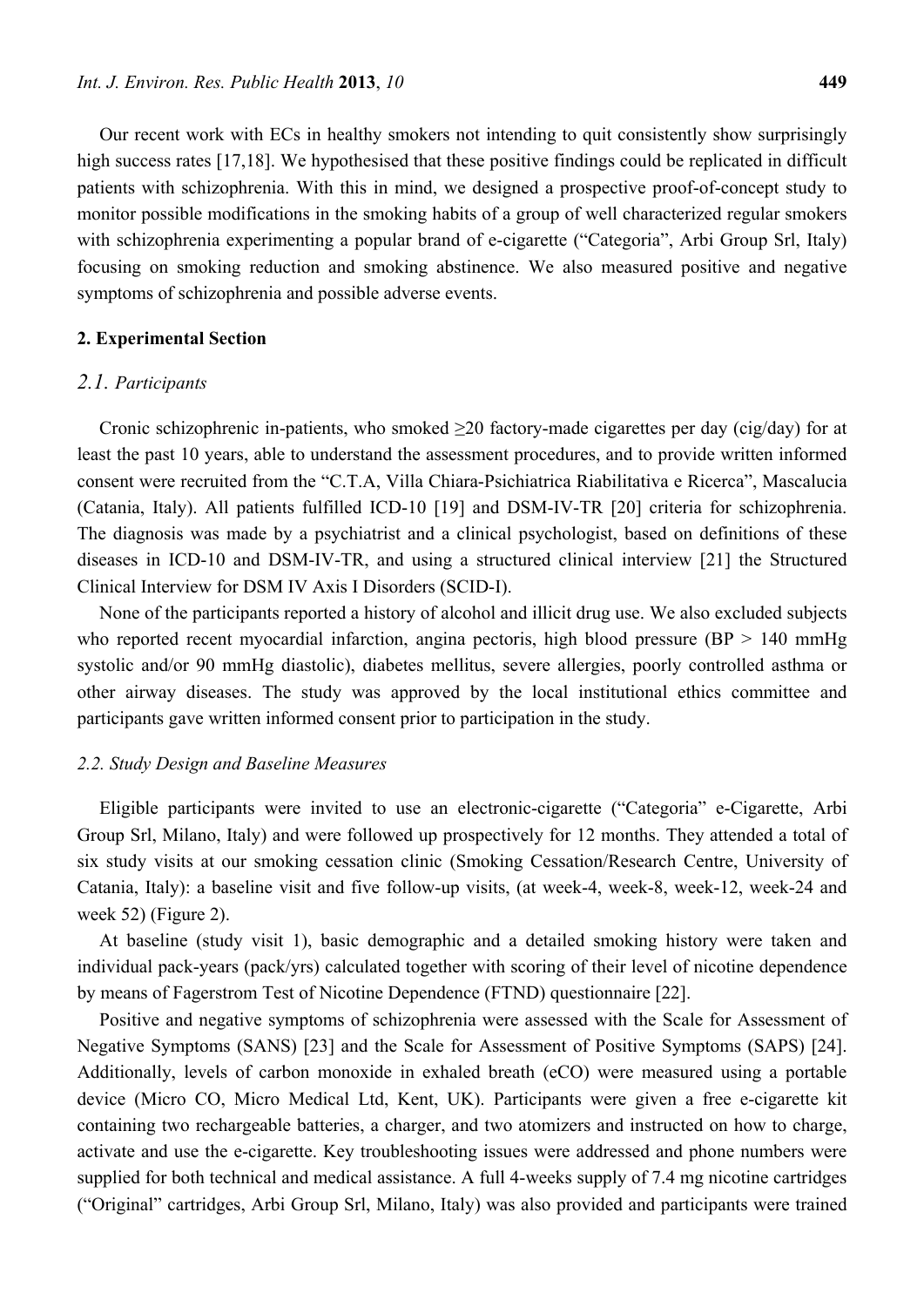on how to load them onto the e-cigarette's atomizer. Random checks confirmed that the nicotine content per cartridge was 7.25 mg. Detailed toxicology and nicotine content analyses of "Original" cartridges had been carried in a laboratory certified by the Italian Institute of Health [25].



**Figure 2.** Number of patients recruited and flow of patients within the study.

Participants were permitted to use the study product *ad libitum* throughout the day (up to a maximum of 4 cartridges per day, as recommended by the manufacturer) in the anticipation of reducing the number of cig/day smoked, and to fill out a 4-weeks' study diary recording product use, number of any tobacco cigarettes smoked, and adverse events.

Participants were invited to came back at week-4 (study visit 2), week-8 (study visit 3), and week-12 (visit 4), (a) to receive further free supply of nicotine cartridges together with the study diaries for the residual study periods, (b) to record their eCO levels, and (c) to give back completed study diaries and unused study products.

Study participants attended two final follow-up visits at week-24 (study visit 5) and at week-52 (study visit 6) to report product use (cartridges/day) and the number of any tobacco cigarettes smoked (from which smoking reduction and smoking abstinence could be calculated), to re-check eCO levels and to assess positive and negative symptoms of schizophrenia by the Scale for Assessment of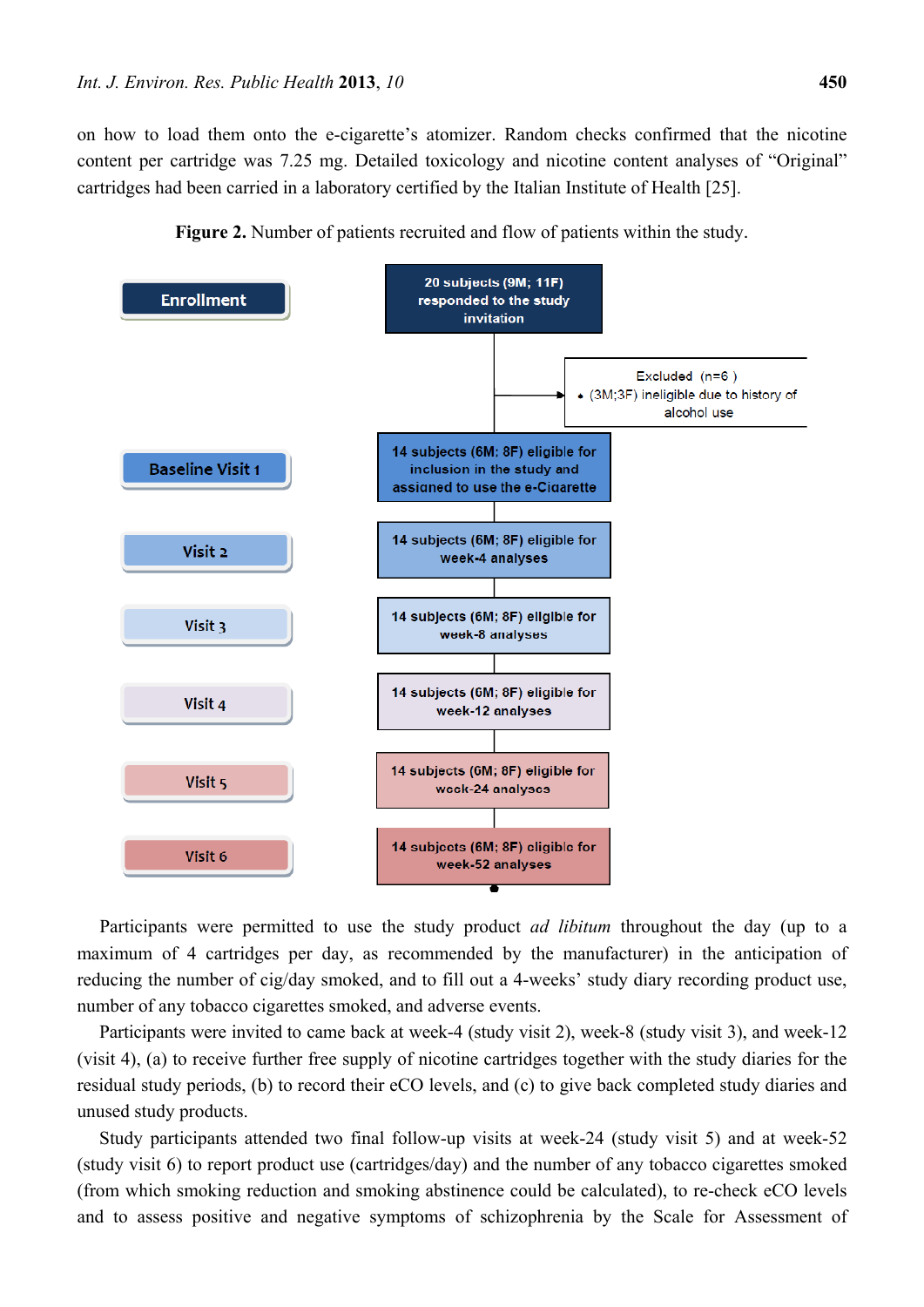Negative Symptoms (SANS) and the Scale for Assessment of Positive Symptoms (SAPS). The SAPS consists of 31 items tapping four symptom domains and a global rating of positive symptoms (range 01–55). Higher scores indicate more positive symptoms. SAPS items are rated on a 6-point scale ( $0 =$  none,  $5 =$  severe). The SANS is composed of 19 items measuring five domains as well as the global ratings of negative symptoms (range 0–5). Higher scores indicate more negative symptoms. SANS items are rated on a 6-point scale  $(0 = none, 5 = severe)$ . Adverse events were obtained from their study diaries.

Given the observational nature of this study, no emphasis on encouragement, motivation and reward for the smoking cessation effort were provided since this study was intended to monitor the case of a smoker with schizophrenia (unwilling to quit) trying out an unconventional nicotine delivery device in a real life setting.

### *2.3. Study Outcome Measures*

The primary efficacy measure was sustained 50% reduction in the number of cig/day at week-52 from baseline (*reducers*) [26]; defined as sustained self-reported 50% reduction in the number of cig/day compared to baseline for the 30 days period prior to week-52 study visit (eCO levels were measured to objectively verify smoking status and to document a reduction compared to baseline).

An additional secondary efficacy measure of the study was sustained smoking abstinence at week-52 (*quitters*); defined as complete self-reported abstinence from tobacco smoking (not even a puff) for the 30 days period prior to week-52 study visit (eCO levels were measured to objectively verify smoking status with an eCO concentration of <10 ppm). Those smokers who failed to meet the above criteria at the final week-52 follow-up visit (study visit 6) were categorized as reduction/cessation failures (*failures*).

# *2.4. Statistical Analyses*

This was an exploratory study with opportunistic sampling and sample size calculations were not performed. Primary and secondary outcome measures were computed by including all enrolled participants. The changes from baseline (study visit 1) in number of cig/day and in eCO levels were compared with data recorded at subsequent follow-up visits using Wilcoxon Signed rank test as these methods were non-parametric. Parametric and non-parametric models were expressed as mean (±SD) and median [interquartile range (IQR)], respectively. Correlations were calculated using Spearman's Rho Correlation. Statistical tests were 2-tailed, and *p* values of <0.05 were considered significant. The analyses were carried out using Statistical Package for Social Sciences (SPSS Inc., Chicago, IL, USA) for Windows version 17.0 [27].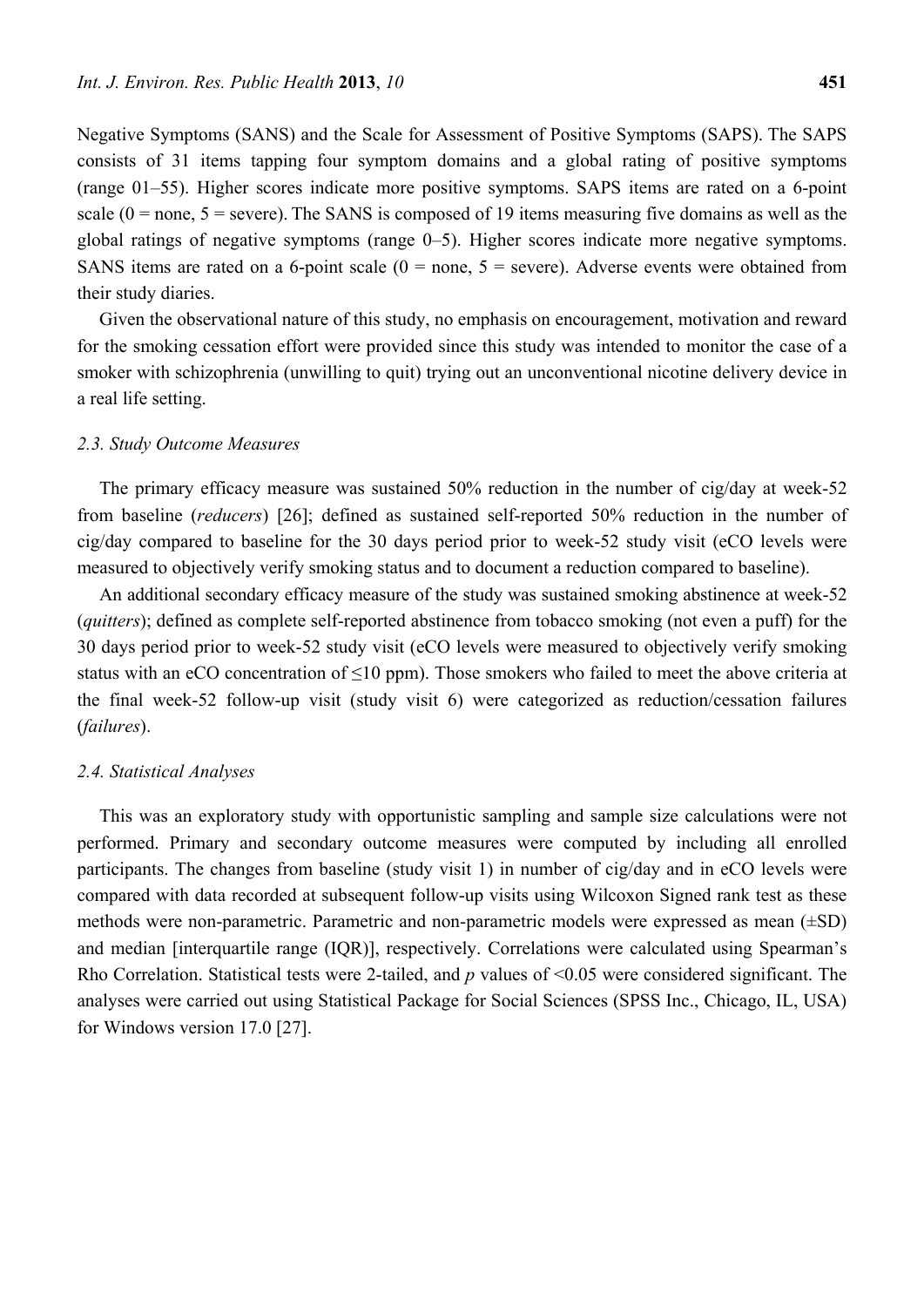#### **3. Results and Discussion**

#### *3.1. Participant Characteristics*

A total of 14 (M 6; F 8; mean  $(\pm SD)$  age of 44.6 ( $\pm 12.5$ ) years) chronic schizophrenic inpatients who smoked [mean  $(\pm SD)$  pack/years of 28.8  $(\pm 12.9)$ ] consented to participate and were included in the study (Table 1). All fourteen patients completed the study.

|                                    | <b>Parameter</b>  | Mean $(\pm SD)^*$    |
|------------------------------------|-------------------|----------------------|
|                                    | Age               | 44.6 $(\pm 12.5)$    |
|                                    | <b>Sex</b>        | $6M$ ; $8F$          |
|                                    | Pack Years        | 28.8 $(\pm 12.9)$    |
| Subjects eligible for<br>inclusion | <b>FTND</b>       | $7(5, 10)*$          |
|                                    | <b>SAPS</b>       | $15(9.5, 22)$ *      |
| $(n = 14)$                         | <b>SANS</b>       | 44 (26.75, 53.5) $*$ |
|                                    | Cigarettes/day    | $30(20, 35)$ *       |
|                                    | eCO               | $29(23.5, 35.2)$ *   |
| $\mathbf{A}$ and $\mathbf{A}$      | $\cdots$ $\cdots$ | $1'$ $(T \cap D)$    |

**Table 1.** Patient demographics.

Non-parametric data expressed as median (IQR). Abbreviations: SD: Standard Deviation; M: Male; F: Female; FTND: Fagerstrom Test of Nicotine Dependence; eCO: exhaled carbon monoxide; IQR: interquartile range; SAPS: Scale for Assessment of Positive Symptoms; SANS: Scale for Assessment of Negative Symptoms.

# *3.2. Outcome Measures*

Participants' smoking status and positive and negative symptoms of schizophrenia at baseline and at 52-week is shown on Table 2. Sustained 50% reduction in the number of cig/day at week-52 was shown in 7/14 (50%) participants, with a median of 30 cig/day (IQR 30, 60) decreasing significantly to 15 cig/day (IQR 10, 20) ( $p = 0.018$ ). There were 2/14 (14.3%) quitters. Overall, combined sustained 50% reduction and smoking abstinence was shown in 9/14 (64.3%) participants, with a median of 30 cig/day (IQR 25, 45) decreasing significantly to 12 cig/day (IQR 4.5, 17.5) (*p* = 0.007). Details of mean cigarette use are shown in Figure 3a. In the present study, the smoking reduction with "Categoria" e-Cigarette use was associated to a substantial decrease in the level of eCO (Figure 3b).

#### *3.3. Product Use*

Details of mean cartridge use throughout the study is shown in Figure 3c. The reported number of cartridges/day used by our study participants was dissimilar, ranging from a maximum of four cartridges/day (as per manufacturer's recommendation) to a minimum of 0 cartridges/day ("zero" was recorded in the study diary, when the same cartridge was used for more than 24 hours). For the whole group (n = 14), a mean ( $\pm$ SD) 1.1 ( $\pm$ 0.7) cartridges/day was used throughout the study. The number of cartridges/day used was slightly higher when these summary statistics were computed with the exclusion of the six study failures; the value increasing to a mean  $(\pm SD)$  of 1.3 ( $\pm 0.5$ ) cartridges/day.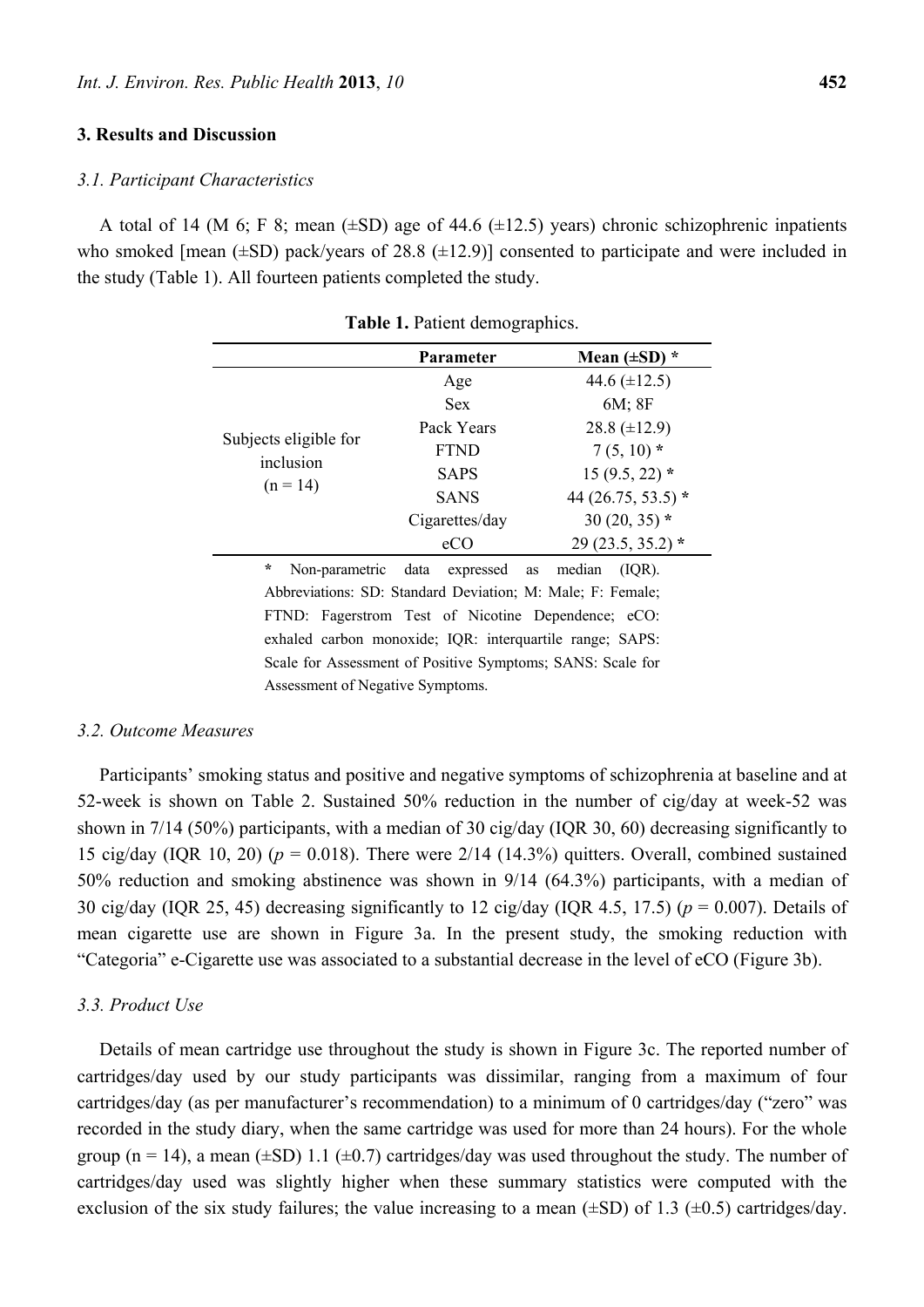Correlation between the number of cartridges/day and smoking reduction in those participants with sustained 50% reduction in smoking was non-significant (Rho-0.809;  $p = 0.28$ ). The correlation between the number of cartridges/day, and combined sustained 50% reduction and smoking abstinence was non-significant (Rho-0.322;  $p = 0.398$ ).

| Parameter                                                                     | <b>AT BASELINE</b>              | AT 52-Weeks             | $p$ value $\overline{f}$ |  |  |
|-------------------------------------------------------------------------------|---------------------------------|-------------------------|--------------------------|--|--|
|                                                                               |                                 | <b>Post E-Cigarette</b> |                          |  |  |
| Sustained 50% (excluding quitters) reduction in cigarette smoking $(n = 7)$   |                                 |                         |                          |  |  |
| Age                                                                           | 42.4 $(\pm 8.3)$ <sup>†</sup>   |                         |                          |  |  |
| <b>Sex</b>                                                                    | 3M; 4F                          |                         |                          |  |  |
| Pack Years                                                                    | 34.7 $(\pm 12.1)^{\dagger}$     |                         |                          |  |  |
| Cigarettes/day                                                                | 30 $(30, 60)$ *                 | $15(10, 20)$ *          | 0.018                    |  |  |
| eCO                                                                           | 32 $(22, 39)$ *                 | $17(11, 20)$ *          | 0.028                    |  |  |
| <b>SAPS</b>                                                                   | $15(12, 23)$ *                  | $12(10, 25)$ *          | 0.147                    |  |  |
| <b>SANS</b>                                                                   | 51 $(41, 63)$ *                 | 45 (40, 48) $*$         | 0.351                    |  |  |
| Sustained 100% (quitters) reduction in cigarette smoking $(n = 2)$            |                                 |                         |                          |  |  |
| Age                                                                           | $51(\pm 7.1)^{+}$               |                         |                          |  |  |
| <b>Sex</b>                                                                    | 1M; 1F                          |                         |                          |  |  |
| Pack Years                                                                    | 20.25 $(\pm 0.0)^{\dagger}$     |                         |                          |  |  |
| Cigarettes/day                                                                | $20(15, 15)$ *                  | $0(0, 0)$ *             | 0.157                    |  |  |
| eCO                                                                           | $24(15.7, 20.3)*$               | $2(1.5, 1.5)$ *         | 0.180                    |  |  |
| <b>SAPS</b>                                                                   | $13(3, 16.5)$ *                 | $14(4.5, 16.5)$ *       | 0.317                    |  |  |
| <b>SANS</b>                                                                   | $27.5(7.5, 33.8)*$              | $26.5(7.5, 32.2)*$      | 0.317                    |  |  |
| Sustained $>50\%$ (including quitters) reduction in cigarette smoking (n = 9) |                                 |                         |                          |  |  |
| Age                                                                           | 44.3 $(\pm 8.5)^{\dagger}$      |                         |                          |  |  |
| <b>Sex</b>                                                                    | 4M; 5F                          |                         |                          |  |  |
| Pack Years                                                                    | 31.5 $(\pm 12.2)^{\dagger}$     |                         |                          |  |  |
| Cigarettes/day                                                                | $30(25, 45)$ *                  | $12(4.5, 17.5)$ *       | 0.007                    |  |  |
| eCO                                                                           | $22(15, 32)$ *                  | $12(6, 15.5)$ *         | 0.021                    |  |  |
| <b>SAPS</b>                                                                   | $15(10, 22.5)$ *                | $12(10, 22.5)$ *        | 0.203                    |  |  |
| <b>SANS</b>                                                                   | 48 (35.5, 62) $*$               | 45 (39, 27.5) $*$       | 0.260                    |  |  |
| Smoking Failure (<50% smoking reduction) ( $n = 5$ )                          |                                 |                         |                          |  |  |
| Age                                                                           | 40.6 $(\pm 17.7)^{\dagger}$     |                         |                          |  |  |
| <b>Sex</b>                                                                    | 2M; 3F                          |                         |                          |  |  |
| Pack Years                                                                    | 23.9 ( $\pm$ 14.3) <sup>†</sup> |                         |                          |  |  |
| Cigarettes/day                                                                | $21(17.5, 40)$ *                | $21(17.5, 35)$ *        | 0.317                    |  |  |
| eCO                                                                           | $28(25, 38)$ *                  | 29 (20, 35.5) $*$       | 0.345                    |  |  |
| <b>SAPS</b>                                                                   | $12(9, 18.5)$ *                 | $11(9, 17)$ *<br>0.581  |                          |  |  |
| <b>SANS</b>                                                                   | 30 $(13.5, 48.5)$ *             | 32 $(14.5, 45)$ *       | 0.684                    |  |  |

**Table 2.** Subject parameter outcomes and psychopathological trends following 52 weeks of electronic cigarette use.

Abbreviations: SD: Standard Deviation; M: Male; F: Female; eCO: exhaled carbon monoxide. **‡** *p* value: within group Wilcoxon Signed Rank Test. **†** Parametric data expressed as mean (±SD). **\*** Non-parametric data expressed as median [interquartile range (IQR)].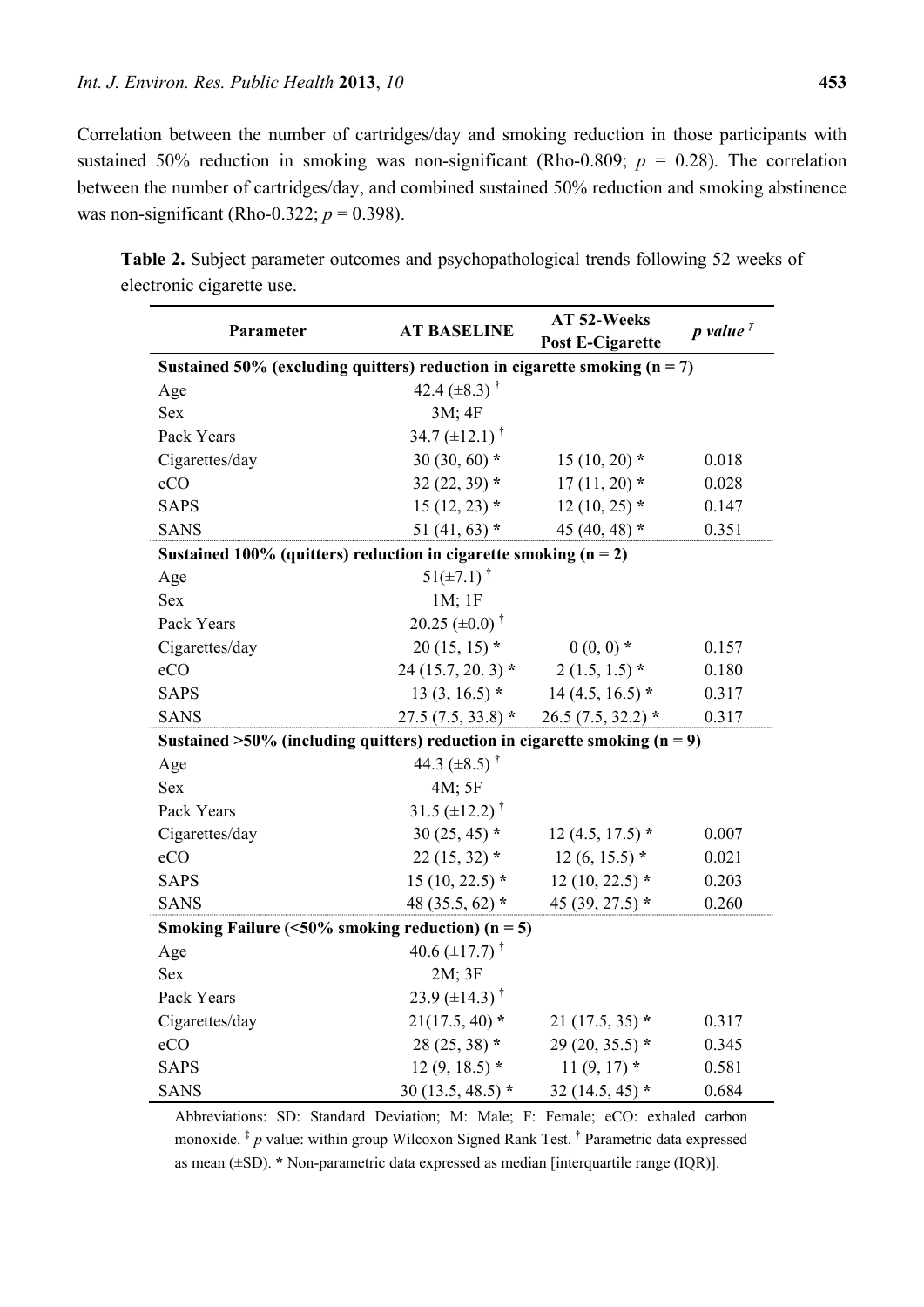

**Figure 3.** Changes in the mean ( $\pm$ SD) cigarette, eCO levels and cartridge use throughout the study.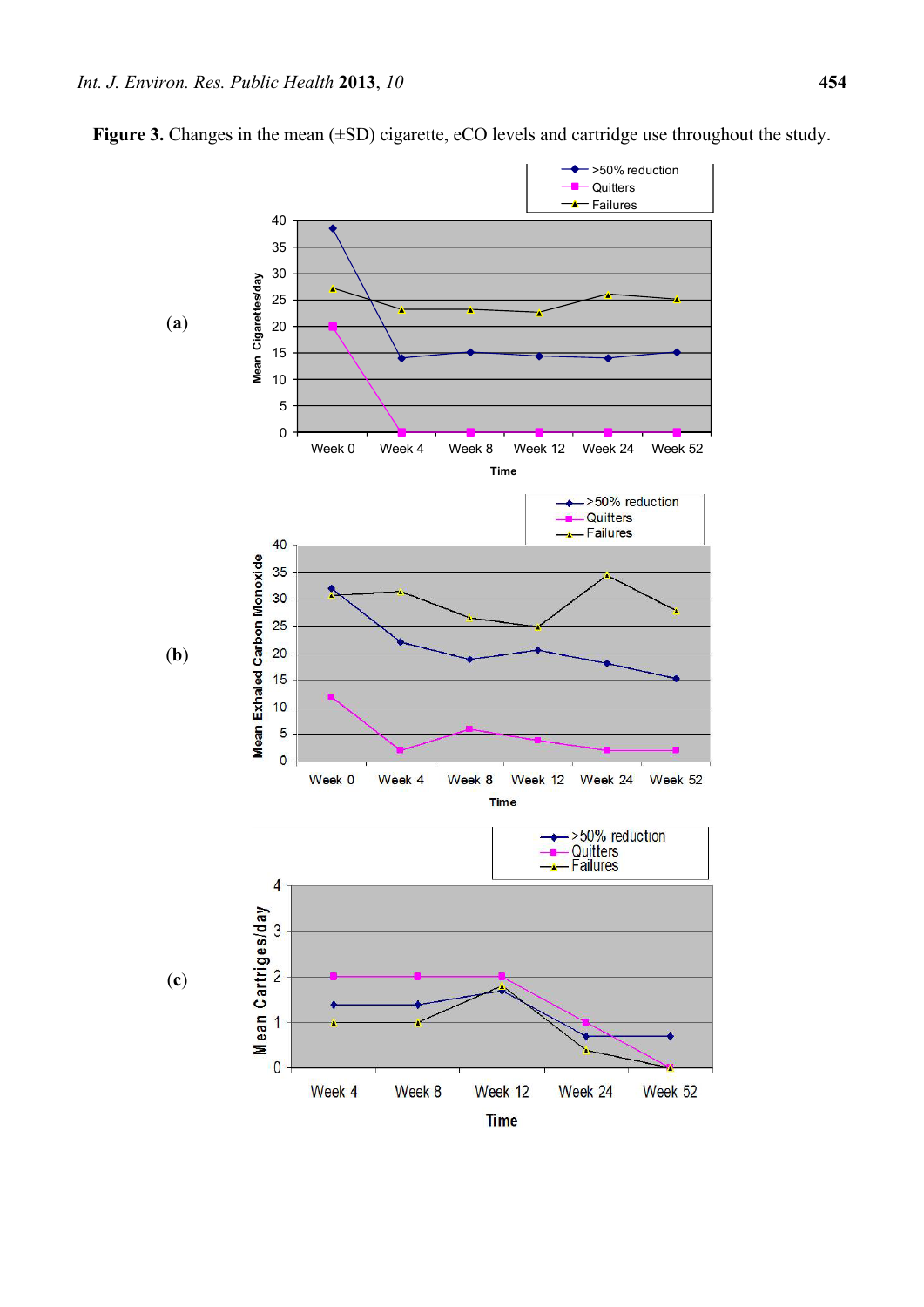# *3.4. Adverse Events*

The most frequently reported adverse events were nausea, shown in 2/14 (14.4%), throat irritation shown in 2/14 (14.4%), headache shown in 2/14 (14.4%), and dry cough shown in 4/14 (28.6%) (Table 3). Table 4 shows the distribution of the four most commonly reported adverse events (AEs), separately for failures, reducers, abstainers. These events were most commonly reported at the beginning of the study and appeared to wane spontaneously by study visit 5. Withdrawal symptoms were absent (*i.e.*, depression, anxiety, insomnia, irritability, hunger, constipation were not reported). Moreover, no serious adverse events (*i.e.*, events requiring unscheduled visit to the family practitioner or hospitalization) occurred during the study.

|                        | <b>Study Visits</b> |                  |                               |                               |                   |
|------------------------|---------------------|------------------|-------------------------------|-------------------------------|-------------------|
| <b>Adverse Event</b>   | 4-week $n/n$ (%)    | 8-week $n/n$ (%) | 12-week $n/n$ $(\frac{9}{6})$ | 24-week $n/n$ $(\frac{9}{6})$ | 52-week $n/n$ (%) |
| Throat irritation *    | 1/14(7.2%)          | $2/14(14.4\%)$   | 0/14(0%)                      | 0/14(0%)                      | 0/14(0%)          |
| Mouth Irritation *     | 0/14(0%)            | 0/14(0)          | $0/14(0\%)$                   | 0/14(0%)                      | 0/14(0%)          |
| Sore Throat            | $0/14(0\%)$         | 0/14(0)          | $0/14(0\%)$                   | $0/14(0\%)$                   | 0/14(0%)          |
| Dry cough              | 4/14(28.6%)         | 4/14(28.6%)      | $1/14$ (7.2%)                 | $0/14(0\%)$                   | $0/14(0\%)$       |
| Dry mouth              | $0/14(0\%)$         | 0/14(0)          | 0/14(0%)                      | $0/14(0\%)$                   | 0/14(0%)          |
| Mouth ulcers           | $0/14(0\%)$         | $0/14(2.9\%)$    | $0/14(0\%)$                   | 0/14(0%)                      | $0/14(0\%)$       |
| Dizziness <sup>§</sup> | 0/14(0%)            | 0/14(0)          | $0/14(10\%)$                  | 0/14(0%)                      | 0/14(0%)          |
| Headache               | $2/14(14.4\%)$      | 1/14(7.2%)       | 1/14(7.2%)                    | $0/14(0\%)$                   | $0/14(0\%)$       |
| Nausea                 | $2/14(14.4\%)$      | $0/14(0\%)$      | $1/14(7.2\%)$                 | $0/14(0\%)$                   | $0/14(0\%)$       |
| Depression             | 0/14(0%)            | 0/14(0%)         | $0/14(0\%)$                   | 0/14(0%)                      | 0/14(0%)          |
| Anxiety                | $0/14(0\%)$         | $0/14(0\%)$      | $0/14(0\%)$                   | $0/14(0\%)$                   | $0/14(0\%)$       |
| Insomnia               | $0/14(0\%)$         | $0/14(0\%)$      | $0/14(0\%)$                   | $0/14(0\%)$                   | $0/14(0\%)$       |
| Irritability           | 0/14(0%)            | 0/14(0%)         | 0/14(0%)                      | 0/14(0%)                      | $0/14(0\%)$       |
| Hunger                 | 0/14(0%)            | 0/14(0%)         | 0/14(0%)                      | 0/14(0%)                      | 0/14(0%)          |
| Constipation           | 0/14(0%)            | $0/14(0\%)$      | 0/14(0%)                      | $0/14(0\%)$                   | 0/14(0%)          |

**Table 3.** Adverse events reported by participants who completed all study visits.

**\*** Throat and mouth irritation were described either as tickling, itching, or burning sensation. **§** Dizziness, was also used to mean vertigo and light-headedness.

**Table 4.** Distribution of the four most commonly reported adverse events (AEs), separately for failures, reducers, abstainers.

| <b>AEs</b>           | 4-week             | 8-week             | 12-week            | 24-week            | 52-week            |
|----------------------|--------------------|--------------------|--------------------|--------------------|--------------------|
| Dry cough            | failures $(n 2)$   | failures $(n 2)$   | failures $(n 0)$   | failures $(n 0)$   | failures $(n 0)$   |
|                      | reducers $(n 1)$   | reducers $(n 1)$   | reducers $(n 1)$   | reducers $(n 0)$   | reducers $(n 0)$   |
|                      | abstainers $(n 1)$ | abstainers $(n 1)$ | abstainers $(n 0)$ | abstainers $(n 0)$ | abstainers $(n 0)$ |
| Headache             | failures $(n 0)$   | failures $(n 0)$   | failures $(n 0)$   | failures $(n 0)$   | failures $(n 0)$   |
|                      | reducers $(n 1)$   | reducers $(n 0)$   | reducers $(n 0)$   | reducers $(n 0)$   | reducers $(n 0)$   |
|                      | abstainers $(n 1)$ | abstainers $(n 1)$ | abstainers $(n 1)$ | abstainers $(n 0)$ | abstainers $(n 0)$ |
| Nausea               | failures $(n 1)$   | failures $(n0)$    | failures $(n 0)$   | failures $(n 0)$   | failures $(n 0)$   |
|                      | reducers $(n 0)$   | reducers $(n 0)$   | reducers $(n 0)$   | reducers $(n 0)$   | reducers $(n 0)$   |
|                      | abstainers $(n 1)$ | abstainers $(n 0)$ | abstainers $(n 0)$ | abstainers $(n0)$  | abstainers $(n 0)$ |
| Throat<br>irritation | failures $(n 0)$   | failures $(n 1)$   | failures $(n0)$    | failures $(n 0)$   | failures $(n 0)$   |
|                      | reducers $(n 1)$   | reducers $(n 1)$   | reducers $(n 0)$   | reducers $(n 0)$   | reducers $(n 0)$   |
|                      | abstainers $(n0)$  | abstainers $(n 0)$ | abstainers $(n 0)$ | abstainers $(n 0)$ | abstainers $(n 0)$ |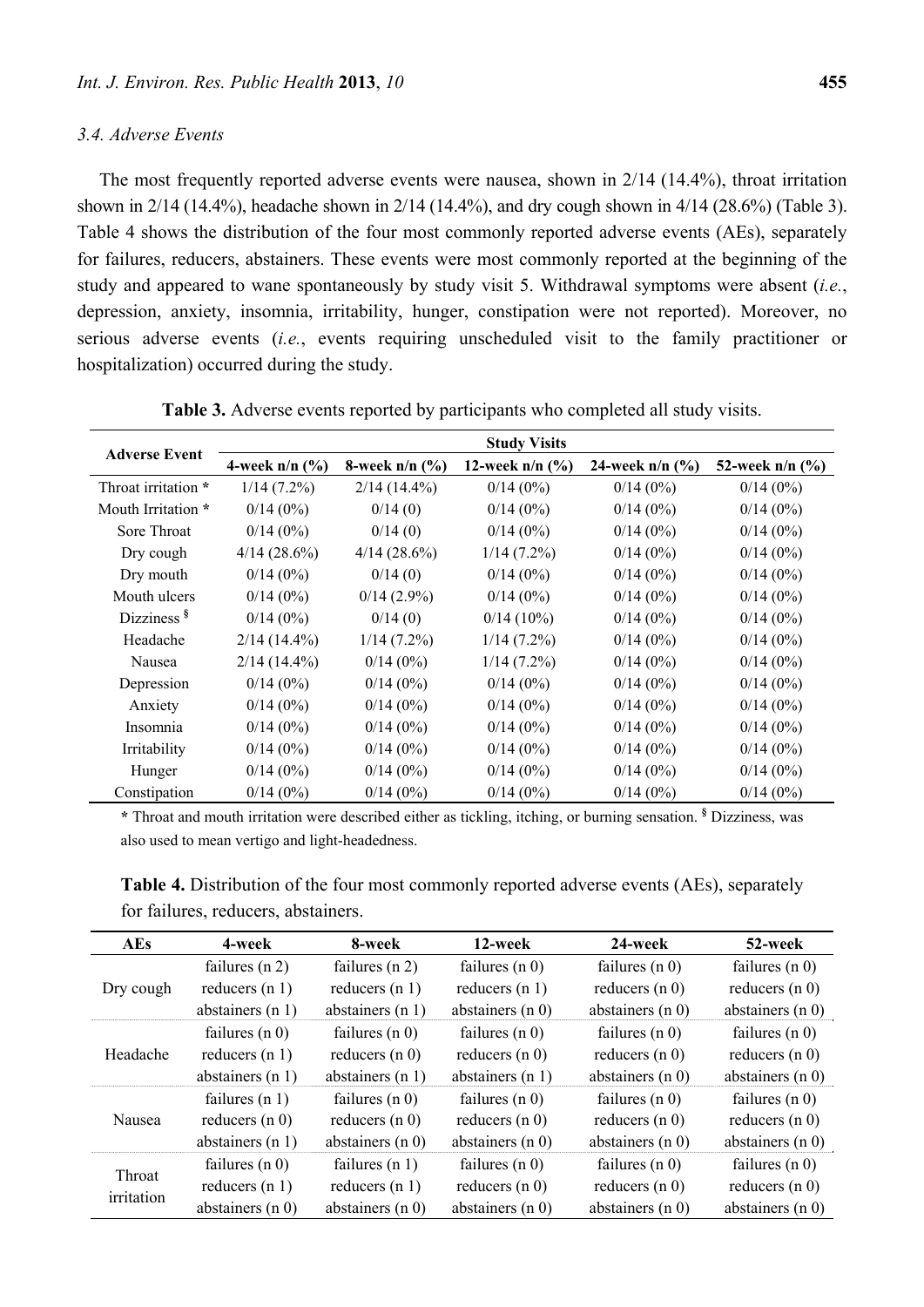#### *3.5. Positive and Negative Symptoms of Schizophrenia*

Positive and negative symptoms of schizophrenia are not increased after smoking reduction/cessation in patients using e-cigarettes (Table 2). Other studies suggests that positive and negative symptoms of schizophrenia are not increased after smoking cessation in patients receiving nicotine patches or placebo patches [28], after smoking reduction following a treatment of bupropion [29], or after smoking reduction following a treatment of nicotine patches [30].

# *3.6. Discussion*

We have shown for the first time that the use of e-cigarettes substantially decreased cigarette consumption without causing significant side effects in chronic schizophrenic patients who smoke. This was achieved without negative impacts on symptoms of schizophrenia as assessed by SAPS and SANS symptoms scales.

Severity of nicotine dependence, smoking prevalence, and the likelihood of success of quit attempts are much worse in schizophrenia than in patients with other mental disorders or smokers in the general population. Therefore, our findings may be of great importance.

Smokers with schizophrenia may use nicotine as a self-medication for the illness. The self medication hypothesis is supported by study showing that smoking can transiently reverse the deficit [6] in the processing of auditory stimuli that is found in patients with schizophrenia [31] and by research suggesting that smoking cigarette has a beneficial effect on visuospatial working memory in smokers with schizophrenia [32].

Patients with schizophrenia may also smoke to offset the side effects of antipsychotic drugs, as suggested by research showing that a nicotine patch attenuates the adverse side effects of these drugs [33] and that cigarette smoking reduces neuroleptic-induced parkinsonism [34].

Another hypothesis is that some antipsychotic drugs may increase smoking, as suggested by research showing that haloperidol caused a dose-related increase in *ad lib* smoking in patients with schizophrenia, in comparison with their baseline level when they were taking no antipsychotic medications [35].

A further hypothesis is that genetic factors explain the co-occurrence of smoking and schizophrenia [36], as suggested by research showing that nicotinic receptors are abnormally expressed [37] and function abnormally in people with schizophrenia [38].

In this pilot study, we have shown for the first time that substantial and objective modifications in the smoking habits may occur in smokers with schizophrenia using e-cigarettes, with significant smoking reduction and smoking abstinence and no apparent increase in withdrawal symptoms and in positive and negative symptoms of schizophrenia. Chronic schizophrenic patients using e-cigarettes substantially decreased cigarette consumption with an overall quit rate in 2/14 (14.3%) at week-52. Moreover, at least 50% reduction in cigarette smoking was observed in 7/14 (50%) of participants. Overall, combined reduction and smoking abstinence was shown in 9/14 (64.3%) of participants. Some of the smoking/reduction failures could have been related to malfunctions and technical failures of the product tested in the present study.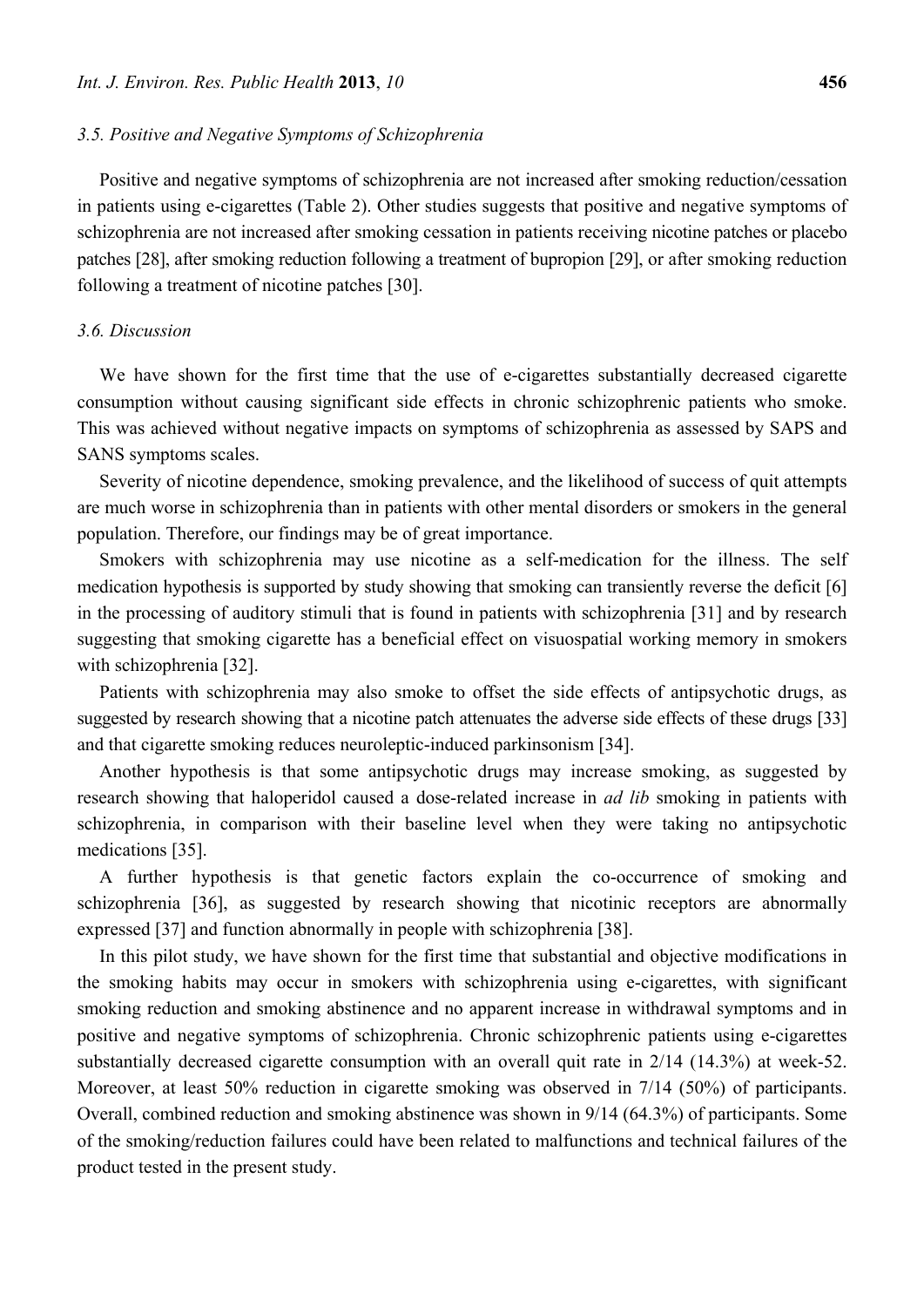These preliminary findings are of great importance considering that chronic schizophrenic patients who smoke are generally not interested in quitting. The large magnitude of this effect suggests the e-cigarette may be a valuable tool of tobacco harm reduction in this special population. These positive findings may be explained by the great compensatory effect of e-cigarettes at both physical and behavioral level [9–13,14]; in particular these products are known to provide a coping mechanism for conditioned smoking cues by replacing some of the rituals associated with smoking gestures (e.g., hand-to-mouth action of smoking). In agreement with this, we have recently demonstrated that nicotine free inhalators can only improve quit rates in those smokers for whom handling and manipulation of their cigarette played an important role in their ritual of smoking [39].

The most frequent adverse events reported by our patients were throat irritation, nausea, headaches and dry cough, but all appeared to wane spontaneously with time. Throat irritation and dry cough are likely to be secondary to exposure to propylene glycol mist generated by the e-cigarette's atomizer. Propylene glycol is a low toxicity compound widely used as a food additive and in pharmaceutical preparations. Exposure to propylene glycol mist may occur from smoke generators in discotheques, theatres, and aviation emergency training and is known to cause ocular, mouth, throat, upper airway irritation and cough [40,41].

In contrast with other ENDDs that are known to generate substantial level of eCO [42], in the present study, the smoking reduction/cessation with "Categoria" e-cigarette use was associated to a substantial decrease in the level of eCO. This is in agreement with previous studies [17,18].

Therefore, the e-cigarette can be seen as a safe harm-reduction strategies for smokers with schizophrenia. Harm-reduction strategies are aimed at reducing the adverse health effects of tobacco use in individuals unable or unwilling to quit. Substantially reducing the number of cig/day is one of several kinds of harm reduction strategies [43]. Here, we propose an alternative harm reduction approach for patients with schizophrenia with the e-cigarette being used as a safe alternative source of nicotine for patients who smoke.

It is uncertain whether substantial smoking reduction in smokers using the e-cigarette will translate in health benefits, but a number of studies have analyzed the ability of smoking reduction to lower health risks and have reported some reductions in cardiovascular risk factors and lung cancer mortality [44–46]. Moreover, reduction in cigarette smoking by e-cigarette may well increase motivation to quit as indicated by a substantial body of evidence showing that gradually cutting down smoking can increase subsequent smoking cessation among smokers [47–50].

There are some limitations in our study. Firstly, this was a small uncontrolled study, hence the results observed may be due to a chance finding and not to a true effect; consequently the results should be interpreted with caution. However, it would have been quite problematic to have a placebo arm in such a study. Secondly, this is not an ordinary cessation study and therefore direct comparison with other smoking cessation products cannot be made. Lastly, assessment of withdrawal symptoms in our study was not rigorous. Withdrawal was assessed at each visit by simply asking about the presence/absence of irritability, restlessness, difficulty concentrating, increased appetite/weight gain, depression or insomnia. It is likely that this way of collecting information is liable to recall bias. Therefore, the reported lack of withdrawal symptoms in the study participants should be considered with caution [4].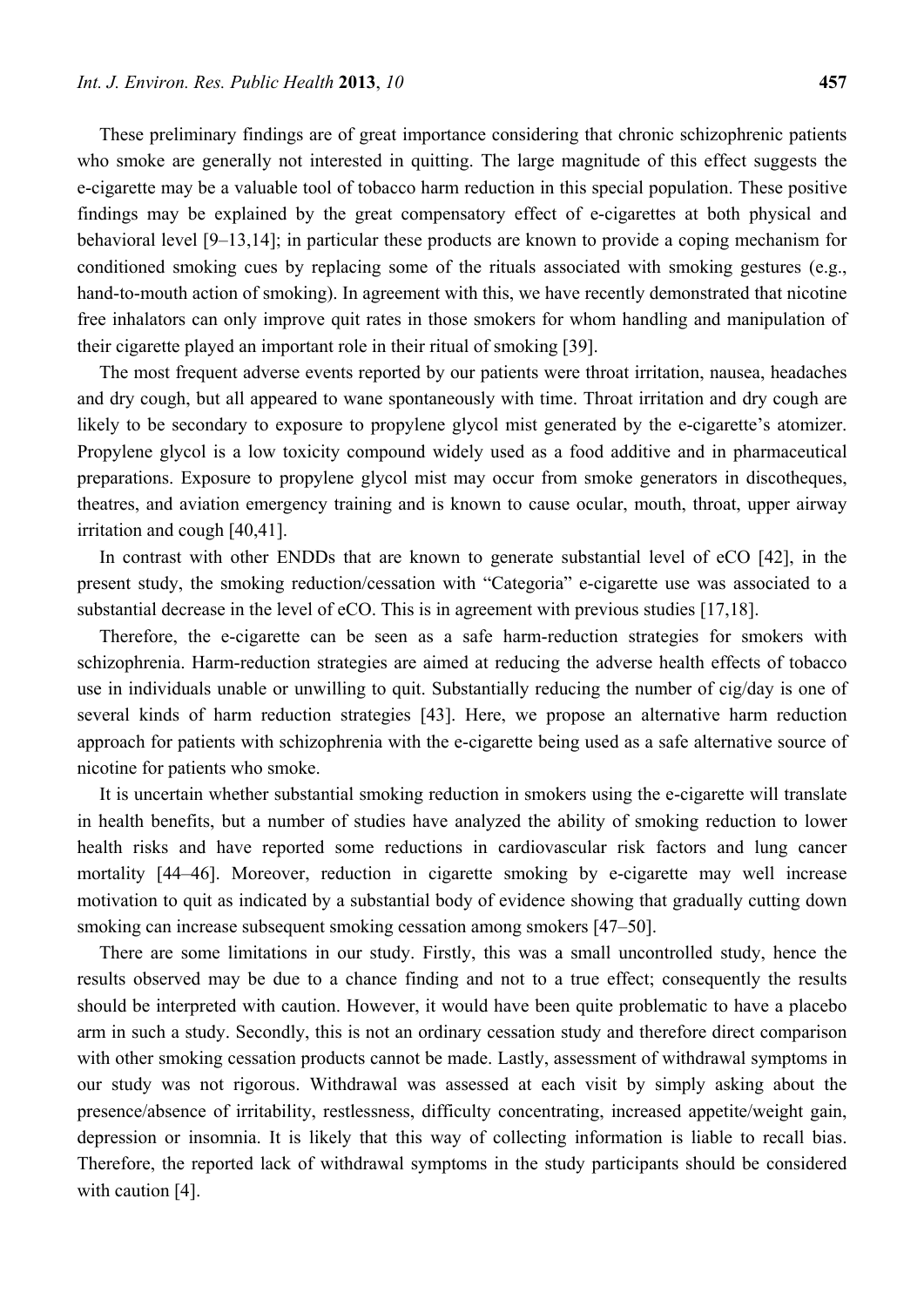# **4. Conclusions**

Even with intensive smoking cessation management programs specifically designed for patients with schizophrenia, quit rates are low [51]. Although not formally regulated as a pharmaceutical product, the e-cigarette can help smokers with schizophrenia to reduce their cigarette consumption or remain abstinent and reduce the burden of smoking-related morbidity and mortality, particularly in schizophrenic patients who smoke. However, large and carefully conducted RCTs, among healthy smokers and among persons with more common mental health problems like anxiety ordepression, will be required before a definite answer about the efficacy and safety of these devices can be formulated.

#### **Acknowledgments**

The authors thank the mental health professionals in Comunità Terapeutica Assistita (CTA) Villa Chiara- Psichiatrica Riabilitativa e Ricerca, the study participants and their families. We wish to thank Arbi Group Srl (Milano, Italy) for the free supplies of "Categoria" e-cigarette kits and nicotine cartridges as well as their support. We would also like to thank LIAF (Lega Italiana AntiFumo) for the collaboration.

# **Conflict of Interest**

Pasquale Caponnetto, Roberta Auditore, Cristina Russo and Giorgio Carlo Cappello declare no conflict of interest. Riccardo Polosa has received lecture fees and research funding from Pfizer and GlaxoSmithKline, manufacturers of stop smoking medications. He has served as a consultant for Pfizer and Arbi Group Srl (Milano, Italy), the distributor of the Categoria<sup>TM</sup> e-cigarette.

# **References**

- 1. de Leon, J.; Diaz, F.J. A meta-analysis of worldwide studies demonstrates an association between schizophrenia and tobacco smoking behaviors. *Schizophr. Res*. **2005**, *76*, 1351–1357.
- 2. Keltner. N.L.; Grant, J.S. Smoke, smoke, smoke that cigarette. *Perspect. Psychiatr. Care* **2006**, *42*, 256–261
- 3. Glassman, A.H. Cigarette smoking: Implications for psychiatric illness. *Am. J. Psychiatry* **1993**, *150*, 546–553.
- 4. Kelly, C.; McCreadie, R.G. Smoking habits, current symptoms, and premorbid characteristics of schizophrenic patients in Nithsdale, Scotland. *Am. J. Psychiatry* **1999**, *156*, 1751–1757.
- 5. Addington, J. Group treatment for smoking cessation among persons with schizophrenia. *Psychiatr. Services* **1998**, *49*, 925–928.
- 6. Brown, S.; Inskip, H.; Barraclough, B. Causes of the excess mortality of schizophrenia. *Brit. J. Psychiat.* **2000**, *177*, 212–217.
- 7. United States Public Health Service. Office of the Surgeon General; Office on Smoking and Health. *The Health Benefits of Smoking Cessation*; United States Public Health Service. Office on Smoking and Health: Atlanta, GA, USA, 1990.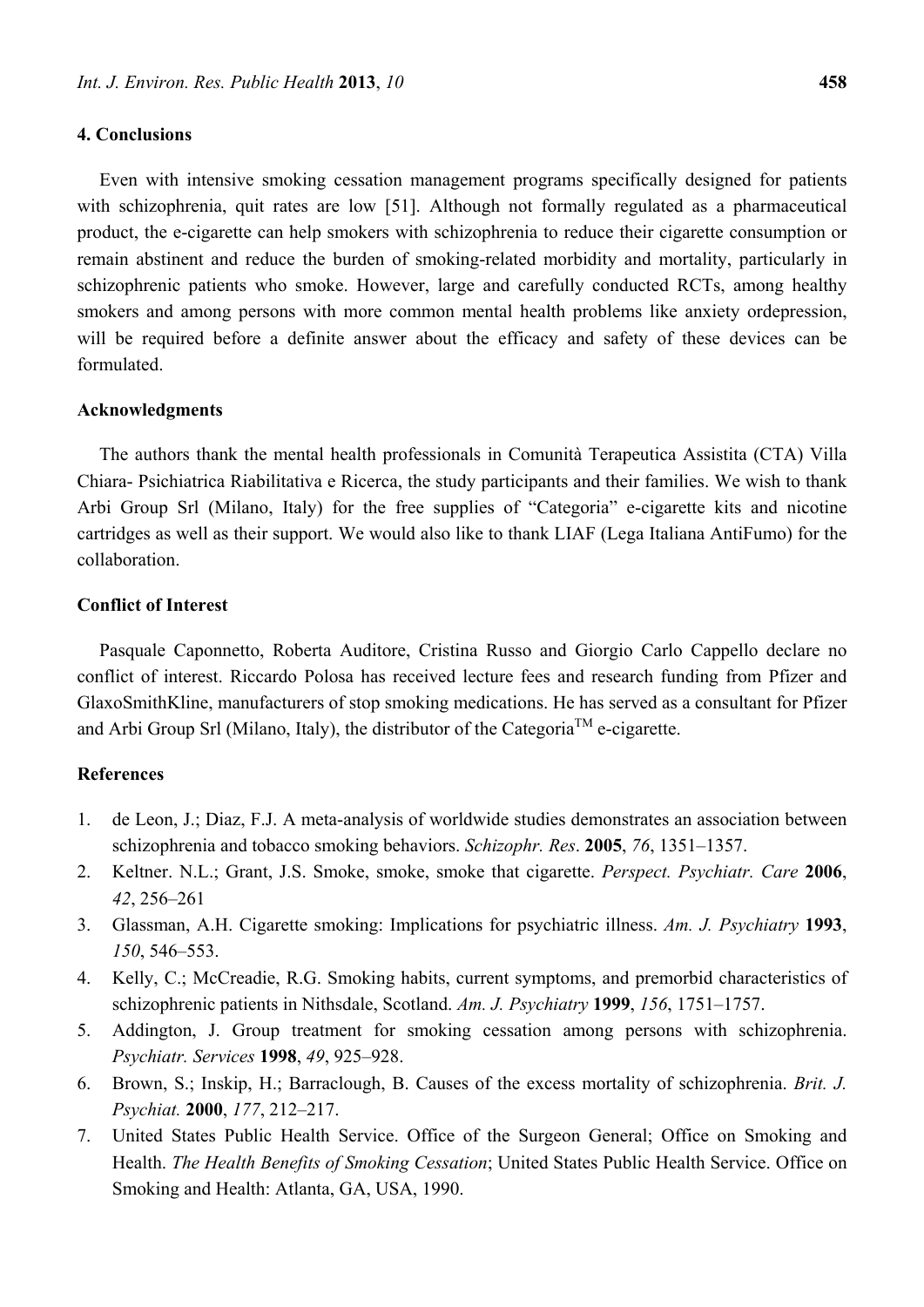- 8. Lightwood, J.M.; Glantz, S.A. Short-term economic and health benefits of smoking cessation: Myocardial infarction and stroke. *Circulation* **1997**, *96*, 1089–1096.
- 9. Casella, G.; Caponnetto, P.; Polosa, R. Therapeutic advances in the treatment of nicotine addiction: Present and future. *Ther. Adv. Chronic Dis.* **2010**, *1*, 95–106.
- 10. George, T.P.; Ziedonis, D.M.; Feingold, A.; Pepper, W.T.; Satterburg, C.A.; Winkel, J.; Rounsaville, B.J.; Kosten, T.R. Nicotine transdermal patch and atypical antipsychotic medications for smoking cessation in schizophrenia. *Amer. J. Psychiat.* **2006**, *157*, 1835–1842.
- 11. Aubin, H.J.; Rollema, H.; Svensson, T.H.; Winterer, G. Smoking, quitting, and psychiatric disease: A review. *Neurosci. Biobehav. Rev*. **2012**, *36*, 271–284.
- 12. Polosa, R.; Benowitz, N.L. Treatment of nicotine addiction: Present therapeutic options and pipeline developments. *Trends Pharmacol. Sci.* **2011**, *32*, 281–289.
- 13. Hon, L. A Non-Smokable Electronic Spray Cigarette. Canada Patent CA 2518174, 6 September 2005.
- 14. Zezima, K. Cigarettes without smoke or regulation. *New York Times*, 1 June 2009.
- 15. Etter, J.F. Electronic cigarettes: A survey of users. *BMC Public Health* **2010**, *10*, 231.
- 16. Vansickel, A.R.; Cobb, C.O.; Weaver, M.F.; Eissenberg, T.E. A clinical laboratory model for evaluating the acute effects of electronic "cigarettes": Nicotine delivery profile and cardiovascular and subjective effects. *Cancer Epidemiol. Biomarkers Prev.* **2010**, *19*, 1945–1953.
- 17. Polosa, R.; Caponnetto, P.; Morjaria, J.B.; Papale, G.; Campagna, D.; Russo, C. Effect of an electronic nicotine delivery device (e-Cigarette) on smoking reduction and cessation: A prospective 6-month pilot study*. BMC Public Health* **2011**, *11*, 786*.*
- 18. Caponnetto, P. The Efficacy and Safety of an Electronic Cigarette (ECLAT) Study: A Prospective 12 Month Randomized Control Design Study. In *XIV Annual Meeting of the SRNT Europe*, Helsinki, Finland, 30 August–2 September 2012.
- 19. World Health Organisation. *ICD-10 Classifications of Mental and Behavioural Disorder: Clinical Descriptions and Diagnostic Guidelines*; World Health Organisation: Geneva, Switzerland, 1992.
- 20. American Psychiatric Association. *Diagnostic and Statistical Manual of Mental Disorders*, 4th ed.; American Psychiatric Association: Washington, DC, USA, 2000.
- 21. First, M.B.; Spitzer, R.L.; Gibbon, M.; Williams, J.B.W. *Structured Clinical Interview for DSM-IV-TR Axis I Disorders—Research Version (SCID-1)*; Columbia University: New York, NY, USA, 2002.
- 22. Fagerstrom, K.O.; Schneider, N.G. Measuring nicotine dependence: A review of the Fagerstrom Tolerance Questionnaire. *J. Behav. Med.* **1989**, *12*, 159–182.
- 23. Andreasen, N.C. The Scale for Assessment of Negative Symptoms (SANS). The University of Iowa, Iowa City, IA, USA, 1983.
- 24. Andreasen, N.C. The Scale for Assessment of Positive Symptoms (SAPS). The University of Iowa, Iowa City, IA, USA, 1984.
- 25. Classificazione ed Etichettatura Delle Miscele Contenute Nelle Cartucce Denominate "Categoria". 2010. Available online: www.liaf-onlus.org/public/allegati/categoria1b.pdf (accessed on 31 December 2011).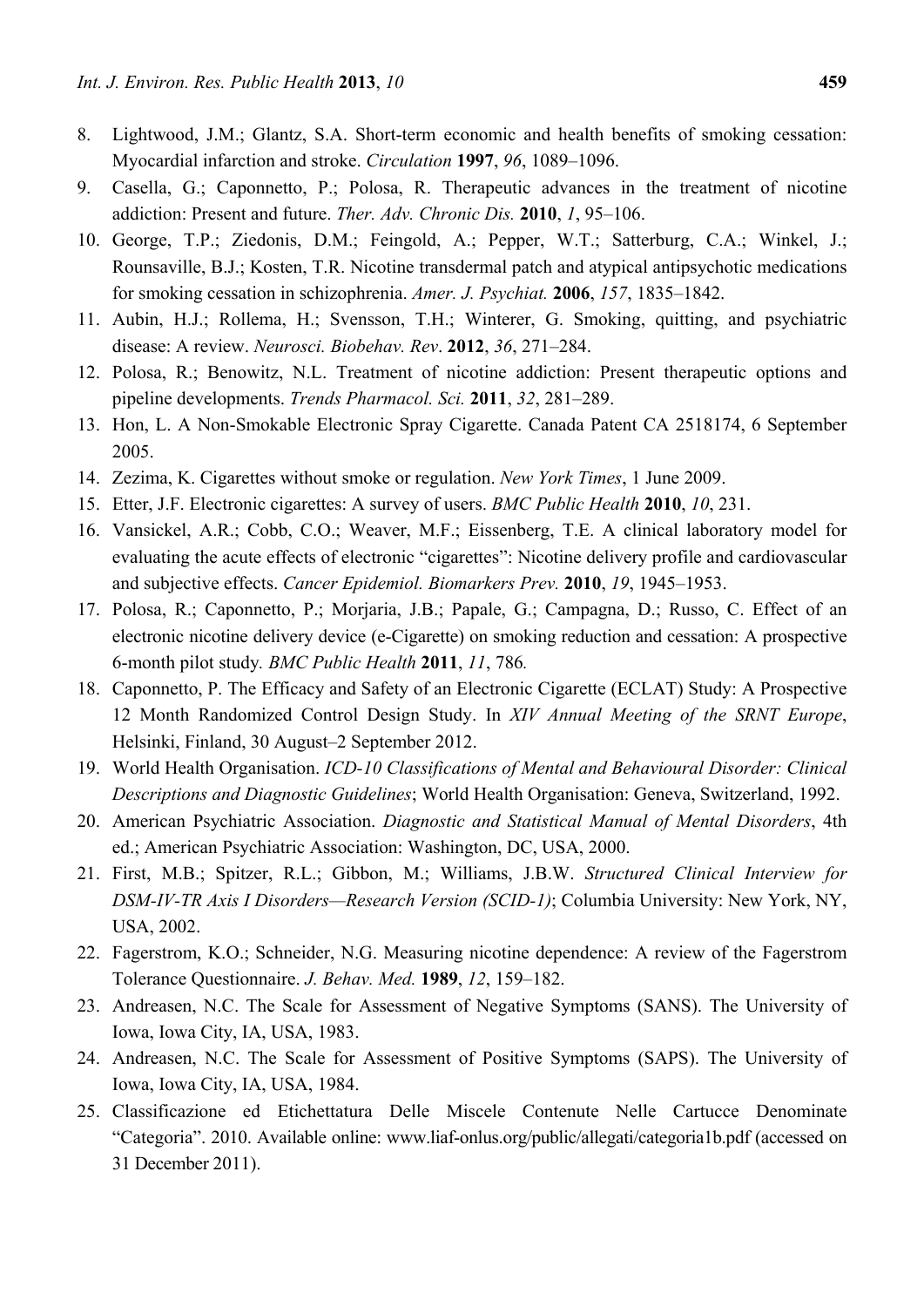- 26. Bolliger, C.T.; Zellweger, J.P.; Danielsson, T.; van Biljon, X.; Robidou, A.; Westin, A.; Perruchoud, A.P.; Sawe, U. Smoking reduction with oral nicotine inhalers: Double blind, randomised clinical trial of efficacy and safety. *BMJ* **2000**, *321*, 329–333.
- 27. SPSS. *Statistical Package for the Social Sciences (SPSS) for Windows, Version 17.0*; SPSS: Chicago, IL, USA, 2008.
- 28. Dalack, G.W.; Becks, L.; Hill, E.; Pomerleau, O.F.; Meador-Woodruff, J.H. Nicotine withdrawal and psychiatric symptoms in cigarette smokers with schizophrenia. *Neuropsychopharmacology*  **1999**, *21*, 195–202.
- 29. Evins, A.E.; Mays, V.K.; Rigotti, N.A.; Tisdale, T.; Cather, C.; Goff, D.C. A pilot trial of bupropion added to cognitive behavioral therapy for smoking cessation in schizophrenia. *Nicotine Tob. Res.* **2001**, *3*, 397–403.
- 30. Dalack, G.W.; Meador-Woodruff, J.H. Acute feasibility and safety of a smoking reduction strategy for smokers with schizophrenia. *Nicotine Tob. Res.* **1999**, *1*, 53–57.
- 31. Adler, L.E.; Hoffer, L.D.; Wiser, A.; Freedman, R. Normalization of auditory physiology by cigarette smoking in schizophrenic patients. *Amer. J. Psychiat.* **1993**, *150*, 1856–1861.
- 32. George, T.P.; Vessicchio, J.C.; Termine, A.; Sahady, D.M.; Head, C.A.; Pepper, W.T.; Kosten, T.R.; Wexler, B.E. Effects of smoking abstinence on visuospatial working memory function in schizophrenia. *Neuropsychopharmacology* **2002**, *26*, 75–85.
- 33. Levin, E.D.; Wilson, W.; Rose, J.E.; McEvoy, J. Nicotine-haloperidol interactions and cognitive performance in schizophrenics. *Neuropsychopharmacology* **1996**, *15*, 429–436.
- 34. Decina, P.; Caracci, G.; Sandik, R.; Berman, W.; Mukherjee, S.; Scapicchio, P. Cigarette smoking and neuroleptic-induced parkinsonism. *Biol. Psychiat.* **1990**, *28*, 502–508.
- 35. McEvoy, J.P.; Freudenreich, O.; Levin, E.D.; Rose, J.E. Haloperidol increases smoking in patients with schizophrenia. *Psychopharmacology* **1995**, *119*, 124–216.
- 36. de Leon, J. Smoking and vulnerability for schizophrenia. *Schizophrenia Bull.* **1996**, *22*, 405–409.
- 37. Stassen, H.H.; Bridler, R.; Hagele, S.; Hergersberg, M.; Mehmann, B.; Schinzel, A.; Weisbrod, M.; Scharfetter, C. Schizophrenia and smoking: Evidence for a common neurobiological basis? *Am. J. Med. Genet.* **2000**, *96*, 173–177.
- 38. Griffith, J.M.; O'Neill, J.E.; Petty, F.; Garver, D.; Young, D.; Freedman, R. Nicotinic receptor desensitization and sensory gating deficits in schizophrenia. *Biol. Psychiat.* **1998**, *44*, 98–106.
- 39. Caponnetto, P.; Cibella, F.; Mancuso, S.; Campagna, D.; Arcidiacono, G.; Polosa, R. Effect of a nicotine free inhalator as part of a smoking cessation program. *ERJ* **2011**, *38*, 1005–1011.
- 40. Wieslander, G.; Norback, D.; Lindgren, T. Experimental exposure to propylene glycol mist in aviation emergency training: Acute ocular and respiratory effects. *Occup. Environ. Med.* **2001**, *58*, 649–655.
- 41. Varughese, S.; Teschke, K.; Brauer, M.; Chow, Y.; van Netten, C.; Kennedy, S.M. Effects of theatrical smokes and fogs on respiratory health in the entertainment industry. *Am. J. Ind. Med.*  **2005**, *47*, 411–418.
- 42. Fagerstrom, K.O.; Hughes, J.R.; Rasmussen, T.; Callas, P.W. Randomised trial investigating effect of a novel nicotine delivery device (Eclipse) and a nicotine oral inhaler on smoking behaviour, nicotine and carbon monoxide exposure, and motivation to quit. *Tob. Control* **2000**, *9*, 327–333.